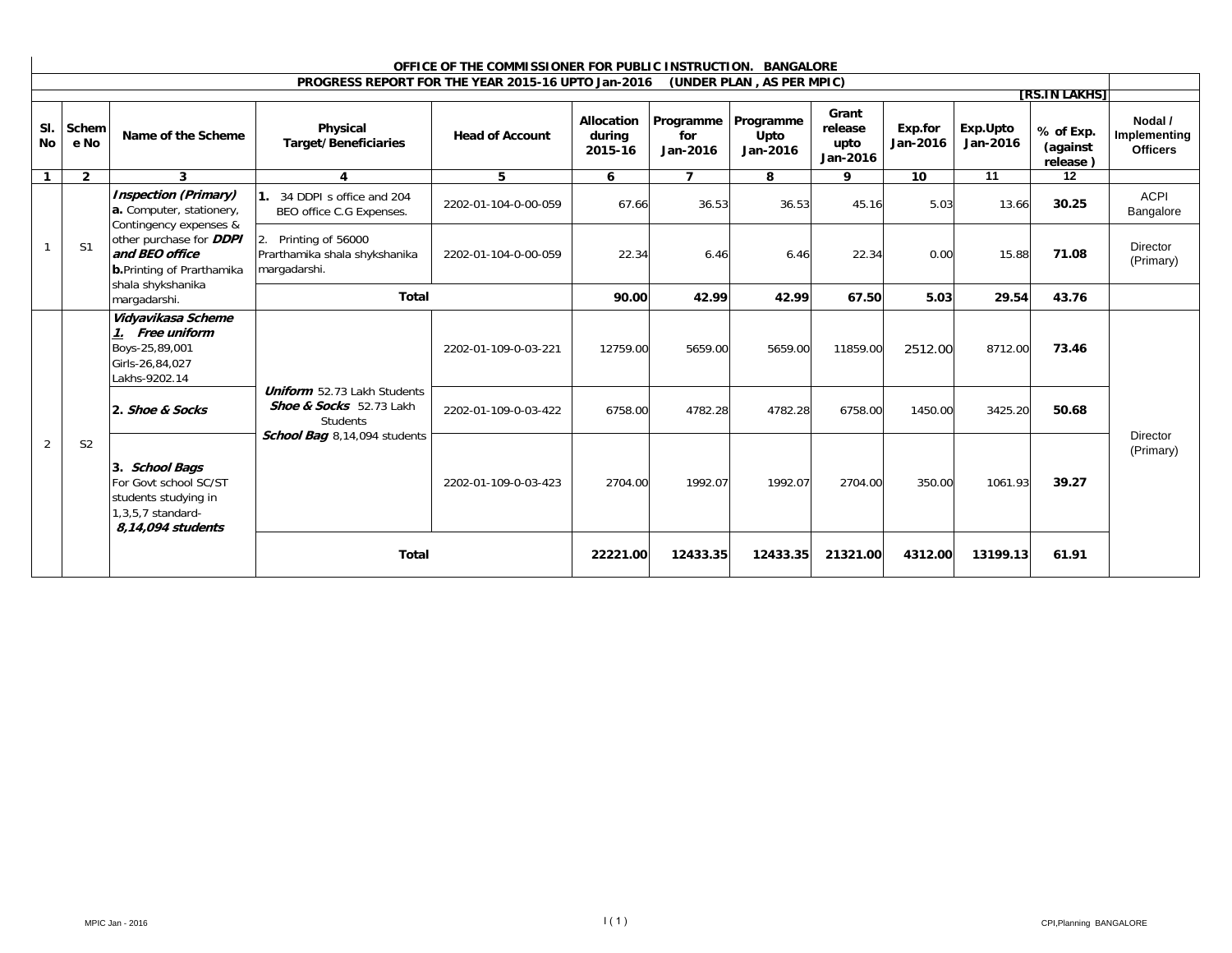| SI.<br><b>No</b> | Schem<br>e No  | Name of the Scheme                                                                                                                           | <b>Physical</b><br><b>Target/Beneficiaries</b>                                                                                                                                                      | <b>Head of Account</b>                           | <b>Allocation</b><br>during<br>2015-16 | Programme<br>for<br>Jan-2016 | Programme<br>Upto<br>Jan-2016 | Grant<br>release<br>upto<br>Jan-2016 | Exp.for<br>Jan-2016 | Exp.Upto<br>Jan-2016 | % of Exp.<br>(against<br>release) | Nodal /<br>Implementing<br><b>Officers</b> |
|------------------|----------------|----------------------------------------------------------------------------------------------------------------------------------------------|-----------------------------------------------------------------------------------------------------------------------------------------------------------------------------------------------------|--------------------------------------------------|----------------------------------------|------------------------------|-------------------------------|--------------------------------------|---------------------|----------------------|-----------------------------------|--------------------------------------------|
| $\mathbf{1}$     | $\overline{2}$ | $\overline{3}$                                                                                                                               | $\overline{4}$                                                                                                                                                                                      | 5                                                | 6                                      | $\overline{7}$               | 8                             | 9                                    | 10                  | 11                   | 12                                |                                            |
|                  |                | Encouraging Activities for                                                                                                                   |                                                                                                                                                                                                     | 2202-01-101-0-08-221.<br>059, 002, 011, 014, 021 | 489.64                                 | 262.02                       | 262.02                        | 407.89                               | 80.31               | 226.61               | 55.56                             |                                            |
| 3                | S <sub>3</sub> | Universalisation of<br><b>Primary Education</b>                                                                                              | 9 sub programmes                                                                                                                                                                                    | 2202-01-101-0-08-422                             | 419.00                                 | 245.83                       | 245.83                        | 419.00                               | 20.00               | 193.17               | 46.10                             |                                            |
|                  |                |                                                                                                                                              |                                                                                                                                                                                                     | 2202-01-101-0-08-423                             | 158.00                                 | 30.83                        | 30.83                         | 118.50                               | 8.00                | 95.67                | 80.73                             |                                            |
|                  |                |                                                                                                                                              | <b>Total</b>                                                                                                                                                                                        |                                                  | 1066.64                                | 538.68                       | 538.68                        | 945.39                               | 108.31              | 515.45               | 54.52                             |                                            |
|                  | S3(1)          | Minority Education<br><b>Educational activities</b>                                                                                          | a. Prathibha karanji for<br>minority students<br><b>b.</b> Meetings of minority<br>Education co-ordinator's<br>c. Workshops & meetings of<br>minority high school teachers<br>d. Office Contingency | 2202-01-101-0-08-059                             | 24.00                                  | 10.00                        | 10.00                         | 16.00                                | 0.00                | 6.00                 | 37.50                             | Director<br>(Minority)                     |
|                  | S3(2)          | MMS [Salary Expenditutre]                                                                                                                    | Salary for M.M.S office<br><b>Gazzetted Managers</b>                                                                                                                                                | 2202-01-101-0-08-<br>(002,003,011,014,021)       | 13.00                                  | 1.75                         | 1.75                          | 9.75                                 | 0.00                | 8.00                 | 82.05                             | JD (MMS)                                   |
|                  | S3(3)          | MMS [HQ Expenditure]                                                                                                                         | M.M.S Office expenditure                                                                                                                                                                            | 2202-01-101-0-08-059                             | 78.64                                  | 53.17                        | 53.17                         | 74.64                                | 6.97                | 28.44                | 38.10                             | JD (MMS)                                   |
|                  |                |                                                                                                                                              | 14,75,000 Children's from                                                                                                                                                                           | 2202-01-101-0-08-422                             | 419.00                                 | 256.02                       | 256.02                        | 419.00                               | 20.00               | 193.98               | 46.30                             |                                            |
|                  | S3(4)          | Prathiba karanji                                                                                                                             | '1 to 10' will recieve prize<br>through different activities                                                                                                                                        | 2202-01-101-0-08-423                             | 58.00                                  | 3.53                         | 3.53                          | 34.50                                | 5.00                | 25.97                | 75.28                             | <b>Director</b><br>(Secondary)             |
|                  |                |                                                                                                                                              | <b>Total</b>                                                                                                                                                                                        |                                                  | 477.00                                 | 259.55                       | 259.55                        | 453.50                               | 25.00               | 219.95               | 48.50                             |                                            |
|                  | S3(5)          | Rashtreeya kridakuta<br>sanghatane                                                                                                           |                                                                                                                                                                                                     | 2202-01-101-0-08-423                             | 100.00                                 | 17.70                        | 17.70                         | 84.00                                | 3.00                | 69.30                | 82.50                             | Director<br>(Secondary)                    |
|                  | S3(6)          | Maintenance of<br>Computers supplied to<br>BEO/DDPI office &<br>D.S.E.R.T+ e-Goverance<br>unit -<br>Computer Hardware &<br>Software purchase | 34 DDPI & 204 BEO office                                                                                                                                                                            | 2202-01-101-0-08-059                             | 100.00                                 | 36.00                        | 36.00                         | 66.00                                | 8.00                | 38.00                | 57.58                             | <b>ACPI</b><br>Bangalore                   |
|                  |                | <b>Media Publicity</b>                                                                                                                       | Advertisement of educational                                                                                                                                                                        | 2202-01-101-0-08-059                             | 73.00                                  | 66.00                        | 66.00                         | 66.00                                | 0.00                | 0.00                 | 0.00                              |                                            |
|                  | S3(7)          | Shikshana varte<br>a.<br>b.<br>Gode patrike                                                                                                  | programmes in media for the<br>awareness of publics about the                                                                                                                                       | 2202-01-101-0-08-221                             | 102.00                                 | 29.09                        | 29.09                         | 76.50                                | 9.35                | 56.76                | 74.20                             | JD(School<br>Education)                    |
|                  |                | c. Thingala thirulu                                                                                                                          | educational programms                                                                                                                                                                               | <b>Total</b>                                     | 175.00                                 | 95.09                        | 95.09                         | 142.50                               | 9.35                | 56.76                | 39.83                             |                                            |
|                  | S3(8)          | Incentive for SSLC toppers<br>@ 34 district level                                                                                            | $34x3 = 102$ Students                                                                                                                                                                               | 2202-01-101-0-08-059                             | 89.00                                  | 56.00                        | 56.00                         | 89.00                                | 56.00               | 89.00                | 100.00                            | <b>Director</b><br>(KSEEB)                 |
|                  | S3(9)          | Incentive for top 10<br>winners of prathibha<br>karanji, sports & science<br>exibition                                                       | 10x3=30 Students @ state level                                                                                                                                                                      | 2202-01-101-0-08-059                             | 10.00                                  | 10.00                        | 10.00                         | 10.00                                | 0.00                | 0.00                 | 0.00                              | Director<br>(Secondary)                    |
|                  | <b>Total</b>   |                                                                                                                                              |                                                                                                                                                                                                     |                                                  | 1066.64                                | 539.26                       | 539.26                        | 945.39                               | 108.32              | 515.45               | 54.52                             |                                            |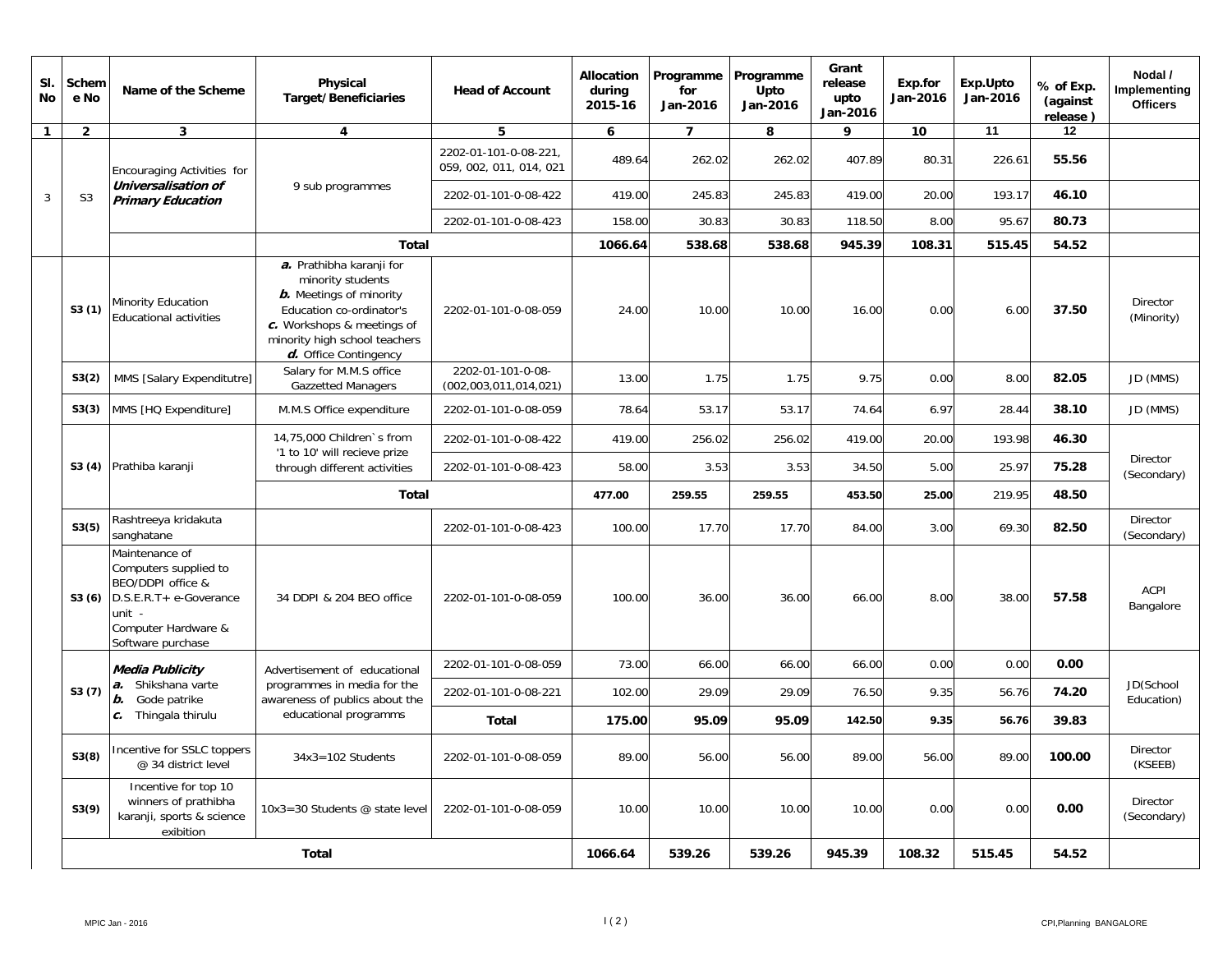| SI.<br><b>No</b> | Schem<br>e No  | Name of the Scheme                                                                                                                                                                                                                                                                                                                                                            | <b>Physical</b><br><b>Target/Beneficiaries</b>                            | <b>Head of Account</b>                   | Allocation<br>during<br>2015-16                       | Programme<br>for<br>Jan-2016 | Programme<br>Upto<br>Jan-2016 | Grant<br>release<br>upto<br>Jan-2016 | Exp.for<br>Jan-2016 | Exp.Upto<br>Jan-2016 | % of Exp.<br>(against<br>release) | Nodal /<br>Implementing<br><b>Officers</b>    |
|------------------|----------------|-------------------------------------------------------------------------------------------------------------------------------------------------------------------------------------------------------------------------------------------------------------------------------------------------------------------------------------------------------------------------------|---------------------------------------------------------------------------|------------------------------------------|-------------------------------------------------------|------------------------------|-------------------------------|--------------------------------------|---------------------|----------------------|-----------------------------------|-----------------------------------------------|
| $\mathbf{1}$     | $\overline{2}$ | 3                                                                                                                                                                                                                                                                                                                                                                             | $\overline{4}$                                                            | 5                                        | 6                                                     | $\overline{7}$               | 8                             | 9                                    | 10                  | 11                   | 12                                |                                               |
|                  |                | Sarva Shikshana<br>Abhiyan<br>1. Programmes of sarva                                                                                                                                                                                                                                                                                                                          |                                                                           | 2202-01-115-0-01-<br>002,011,014,021,059 | 1076.00                                               | 368.56                       | 368.56                        | 809.75                               | 368.56              | 809.75               | 100.00                            |                                               |
|                  |                | shikshan abhiyan<br>2. Improvement of<br>quality education in                                                                                                                                                                                                                                                                                                                 |                                                                           | 2202-01-115-0-01-133                     | 1000.00                                               | 250.00                       | 250.00                        | 750.00                               | 250.00              | 750.00               | 100.00                            |                                               |
| $\overline{4}$   | S <sub>4</sub> | schools.<br>Approved programme<br>activities of <b>Education</b>                                                                                                                                                                                                                                                                                                              | 55.19 lakh children                                                       | 2202-01-115-0-01-422                     | 270.00                                                | 67.50                        | 67.50                         | 202.50                               | 67.50               | 202.50               | 100.00                            | <b>SPD</b><br>(SSA)                           |
|                  |                | <b>Quality monitoring cell</b><br>[EQMC]<br>Review of learning                                                                                                                                                                                                                                                                                                                |                                                                           | 2202-01-115-0-01-423                     | 166.00                                                | 41.50                        | 41.50                         | 124.50                               | 41.50               | 124.50               | 100.00                            |                                               |
|                  |                | standard.<br>Improvement of quality<br>monitoring mechanism.                                                                                                                                                                                                                                                                                                                  |                                                                           | <b>Total</b>                             | 2512.00                                               | 727.56                       | 727.56                        | 1886.75                              | 727.56              | 1886.75              | 100.00                            |                                               |
|                  |                | Pustakalaya and<br>improvement of<br><b>Primary Schools &amp;</b><br>pradhan mantri                                                                                                                                                                                                                                                                                           |                                                                           | 2202-01-106-0-02-059                     | 190.00<br>47.50<br>47.50<br>142.50<br>47.50<br>142.50 | 100.00                       | <b>Director</b><br>(KSEEB)    |                                      |                     |                      |                                   |                                               |
| 5                | S <sub>5</sub> | gramoday yojane<br>1. Quality analysis of 4000<br>1. Karnataka School<br>schools<br>Quality Assessment and<br>Amount diverted to <b>KSOAAC</b><br>2202-01-106-0-02-059<br>120.00<br>2. 2000 Schools [KSQAAC]<br><b>Accreditation Council</b><br>[Purchase of books, writing]<br>(KSQAAC)<br>materials for new schools]                                                        |                                                                           |                                          | <b>ACPI</b><br>Bangalore                              |                              |                               |                                      |                     |                      |                                   |                                               |
|                  |                | 2. Printing of jivana masa<br>pathirike.<br>Retail purchase of books<br>& writing materials for<br>library in govt schools.                                                                                                                                                                                                                                                   |                                                                           | <b>Total</b>                             | 310.00                                                | 47.50                        | 47.50                         | 142.50                               | 47.50               | 142.50               | 100.00                            |                                               |
|                  |                | <b>Commissioner for</b><br><b>Public Instruction</b><br><b>Bangalore</b><br>1. General expenditure,<br>office contigency , office<br>automation & office<br>moderanization/repair-<br>2. Residence Telephone<br>expenditure for<br>Commissioner perssonnel<br>secretory Joint director<br>school education, deputy<br>director statistics,<br>planning,<br>primery, secondary |                                                                           | 2202-02-001-0-03-051                     | 23.00                                                 | 13.90                        | 13.90                         | 17.25                                | 0.10                | 3.45                 | 20.00                             |                                               |
|                  |                |                                                                                                                                                                                                                                                                                                                                                                               |                                                                           | 2202-02-001-0-03-052                     | 2.00                                                  | 1.00                         | 1.00                          | 1.50                                 | 0.20                | 0.70                 | 46.67                             | <b>ACPI</b>                                   |
| 6                | S <sub>6</sub> |                                                                                                                                                                                                                                                                                                                                                                               | Stationery,<br>TA/DA/Fuel,<br>Automation /Moderanization<br>of CPI Office | 2202-02-001-0-03-059                     | 16.00                                                 | 9.30                         | 9.30                          | 12.00                                | 0.30                | 3.00                 | 25.00                             | Bangalore<br>And<br><b>DDPI</b><br>(Planning) |
|                  |                |                                                                                                                                                                                                                                                                                                                                                                               |                                                                           | 2202-02-001-0-03-059                     | 4.00                                                  | 1.68                         | 1.68                          | 3.00                                 | 0.07                | 1.39                 | 46.33                             |                                               |
|                  |                |                                                                                                                                                                                                                                                                                                                                                                               | 3. Maintainance<br>expenditure of<br>equipments in<br>commissioner office |                                          | <b>Total</b>                                          | 45.00                        | 25.88                         | 25.88                                | 33.75               | 0.67                 | 8.54                              | 25.30                                         |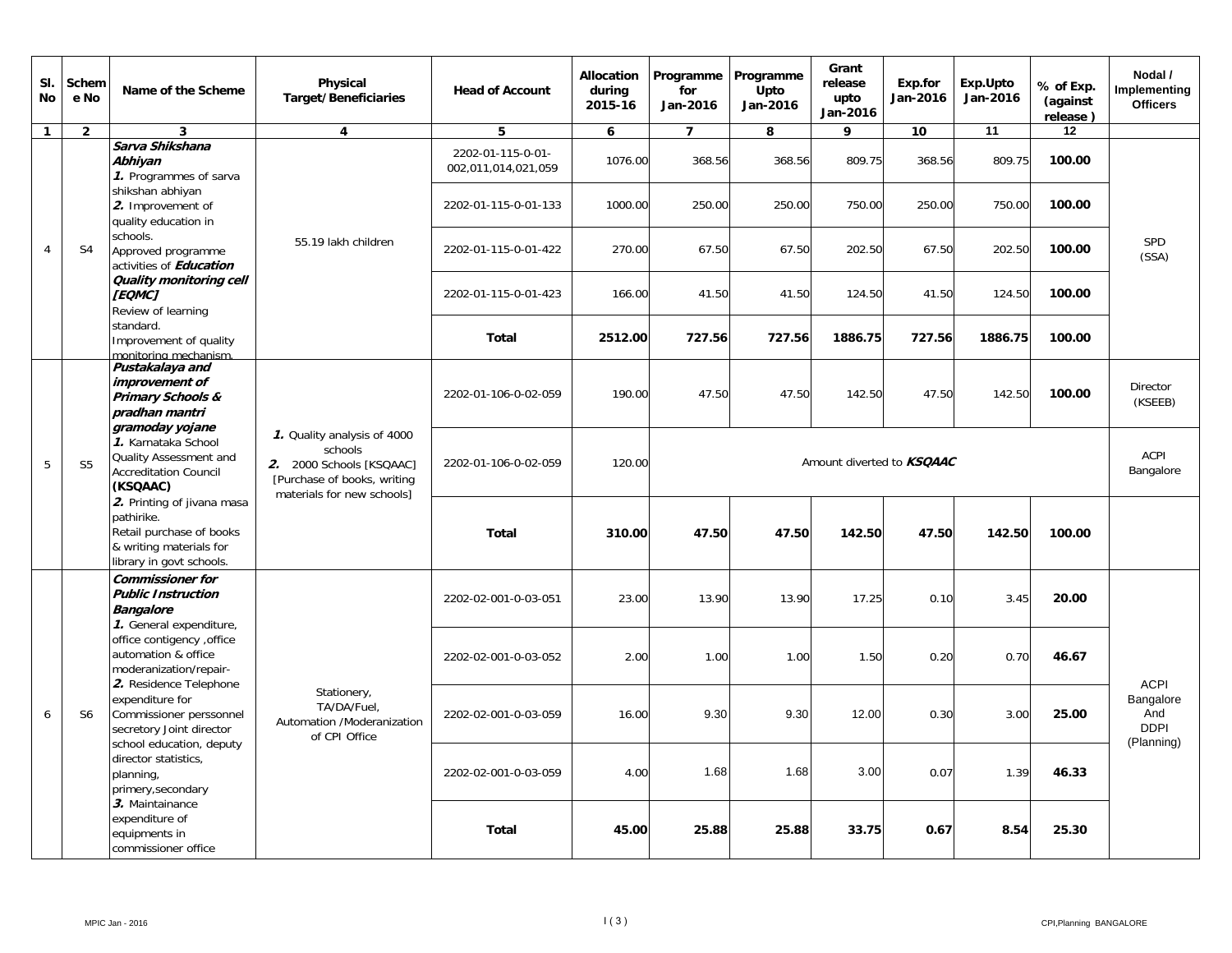| SI.<br>No      | Schem<br>e No  | Name of the Scheme                                                                                                                                                                                                                        | Physical<br><b>Target/Beneficiaries</b>                                                                                         | <b>Head of Account</b> | <b>Allocation</b><br>during<br>2015-16 | Programme<br>for<br>Jan-2016 | Programme<br>Upto<br>Jan-2016 | Grant<br>release<br>upto<br>Jan-2016 | Exp.for<br>Jan-2016 | Exp.Upto<br>Jan-2016 | % of Exp.<br>(against<br>release) | Nodal /<br>Implementing<br><b>Officers</b> |  |
|----------------|----------------|-------------------------------------------------------------------------------------------------------------------------------------------------------------------------------------------------------------------------------------------|---------------------------------------------------------------------------------------------------------------------------------|------------------------|----------------------------------------|------------------------------|-------------------------------|--------------------------------------|---------------------|----------------------|-----------------------------------|--------------------------------------------|--|
| $\mathbf{1}$   | $\overline{2}$ | $\mathbf{3}$                                                                                                                                                                                                                              | 4                                                                                                                               | 5                      | 6                                      | $\overline{7}$               | 8                             | 9                                    | 10                  | 11                   | 12                                |                                            |  |
|                |                |                                                                                                                                                                                                                                           |                                                                                                                                 | 2202-02-001-0-05-041   | 10.00                                  | 0.52                         | 0.52                          | 7.50                                 | 0.00                | 6.98                 | 93.07                             |                                            |  |
|                |                | <b>Additional Commissioner</b>                                                                                                                                                                                                            |                                                                                                                                 | 2202-02-001-0-05-051   | 43.00                                  | 11.03                        | 11.03                         | 32.25                                | 0.98                | 22.20                | 68.84                             |                                            |  |
|                |                | for Public Instruction<br>Gulbarga<br>Travel expenditure for                                                                                                                                                                              | Stationery,                                                                                                                     | 2202-02-001-0-05-052   | 3.00                                   | 1.25                         | 1.25                          | 2.25                                 | 0.50                | 1.50                 | 66.67                             |                                            |  |
| $\overline{7}$ | S7             | qulbarga ACPI<br>Purchase of new vehicle,<br>general expenditure,<br>telephone expenditure<br>Office repair & other                                                                                                                       | TA/DA/Fuel,<br>Automation /Moderanization<br>of ACPI Office                                                                     | 2202-02-001-0-05-059   | 50.00                                  | 26.46                        | 26.46                         | 37.50                                | 0.67                | 11.71                | 31.23                             | ACPI (Kalburgi)                            |  |
|                |                |                                                                                                                                                                                                                                           |                                                                                                                                 | 2202-02-001-0-05-071   | 30.00                                  | 6.48                         | 6.48                          | 22.50                                | 0.00                | 16.02                | 71.20                             |                                            |  |
|                |                | expenditure                                                                                                                                                                                                                               |                                                                                                                                 | 2202-02-001-0-05-195   | 14.00                                  | 5.53                         | 5.53                          | 10.50                                | 0.00                | 4.97                 | 47.33                             |                                            |  |
|                |                |                                                                                                                                                                                                                                           |                                                                                                                                 |                        | Total                                  | 150.00                       | 51.27                         | 51.27                                | 112.50              | 2.15                 | 63.38                             | 56.34                                      |  |
|                | S <sub>8</sub> | <b>Additional Commissioner</b><br>for Public Instruction<br><b>Dharawada</b><br>Travel expenditure for<br>gulbarga ACPI Purchase<br>of new vehicle, general<br>expenditure, telephone<br>expenditure Office repair<br>& other expenditure | Stationery,<br>TA/DA/Fuel,<br>Automation /Moderanization<br>of ACPI Office                                                      | 2202-02-101-0-00-041   | 10.00                                  | 4.71                         | 4.71                          | 7.50                                 | 0.87                | 2.52                 | 33.60                             |                                            |  |
| 8              |                |                                                                                                                                                                                                                                           |                                                                                                                                 | 2202-02-101-0-00-059   | 25.00                                  | 6.76                         | 6.76                          | 18.75                                | 1.26                | 13.25                | 70.67                             | <b>ACPI</b>                                |  |
|                |                |                                                                                                                                                                                                                                           |                                                                                                                                 | 2202-02-101-0-00-195   | 15.00                                  | 4.28                         | 4.28                          | 11.25                                | 0.00                | 6.97                 | 61.96                             | (Dharwada)                                 |  |
|                |                |                                                                                                                                                                                                                                           |                                                                                                                                 | <b>Total</b>           | 50.00                                  | 15.75                        | 15.75                         | 37.50                                | 2.13                | 22.74                | 60.64                             |                                            |  |
|                | S9(1)          |                                                                                                                                                                                                                                           | 1. Progress Cards 7.57 Lakh<br>Numbers for 9 & 10 std<br>students in govt schools.                                              | 2202-02-101-0-00-059   | 30.00                                  | 7.50                         | 7.50                          | 22.50                                | 0.00                | 15.00                | 66.67                             | MD (Text<br>Bokk)                          |  |
|                | S9(2)          |                                                                                                                                                                                                                                           | 2. 10,000 copies of Proudashala<br>shykshanika margadhashi<br>(Calender of events<br>$2015 - 16$                                | 2202-02-101-0-00-059   | 4.00                                   | 1.28                         | 1.28                          | 3.00                                 | 0.28                | 2.00                 | 66.67                             | Director<br>(Secondary)                    |  |
|                | S9(3)          | Inspection (Secondary)                                                                                                                                                                                                                    | 3. Mysore and Belagavi<br>Divisional joint director<br>travelling expenditure                                                   | 2202-02-101-0-00-041   | 18.00                                  | 9.38                         | 9.38                          | 13.50                                | 1.50                | 5.12                 | 37.93                             |                                            |  |
| 9              | S9(4)          |                                                                                                                                                                                                                                           | 4. General expenditure of<br>Mysore and Belagavi joint<br>director divisional office                                            | 2202-02-101-0-00-051   | 17.00                                  | 5.74                         | 5.74                          | 12.75                                | 1.00                | 7.51                 | 58.90                             | ACPI                                       |  |
|                | S9(5)          |                                                                                                                                                                                                                                           | 5. Computer, ups,<br>raisograph, xerox machine<br>maintainance xerox machine<br>purchase & purchase of<br>neccessary stationary | 2202-02-101-0-00-059   | 31.00                                  | 18.62                        | 18.62                         | 23.25                                | 1.72                | 4.63                 | 19.91                             |                                            |  |
|                |                |                                                                                                                                                                                                                                           | <b>Total</b>                                                                                                                    |                        | 100.00                                 | 42.52                        | 42.52                         | 75.00                                | 4.50                | 34.26                | 45.68                             |                                            |  |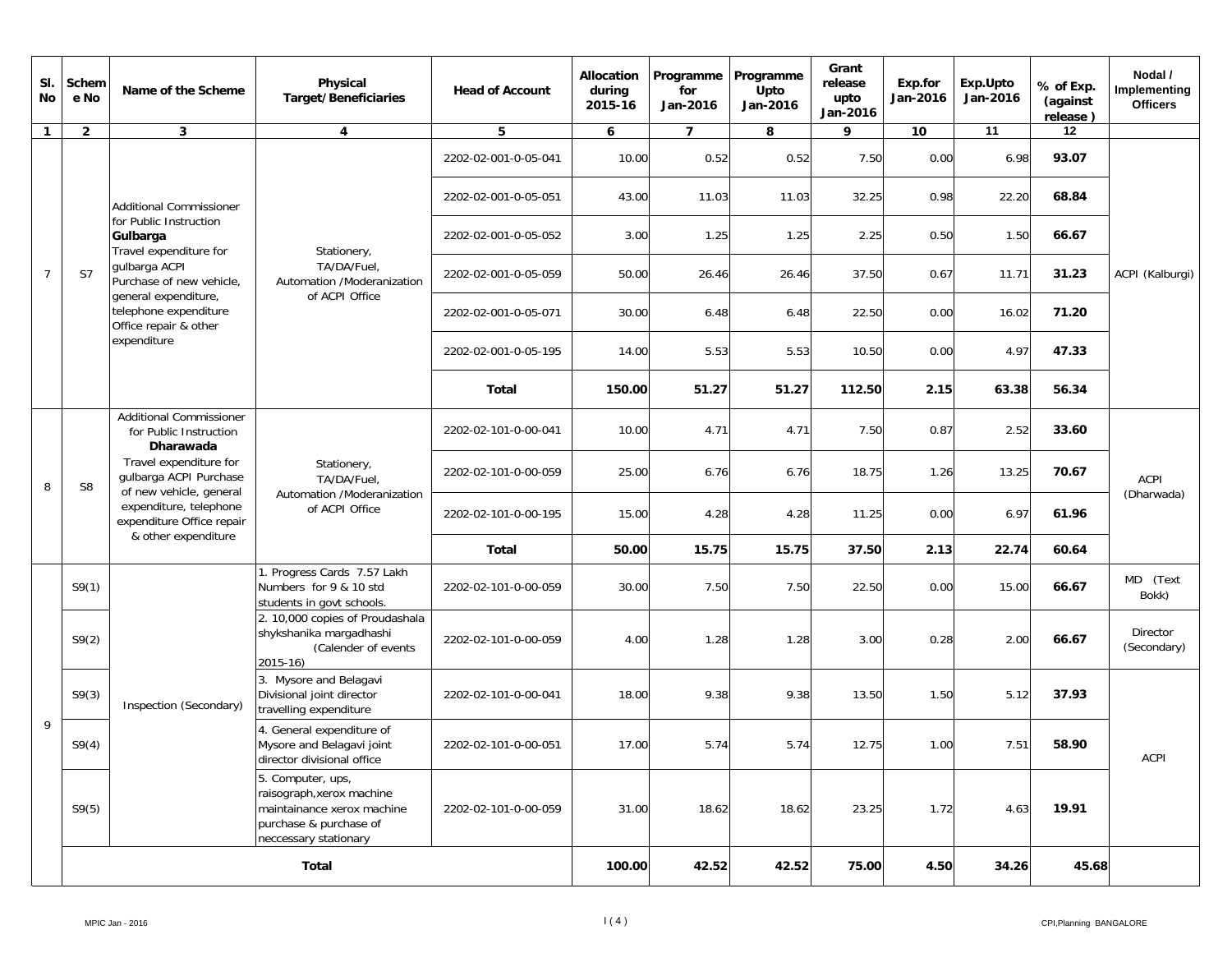| SI.<br><b>No</b> | Schem<br>e No                                                                                                                     | Name of the Scheme                                                                                                                                                                         | Physical<br><b>Target/Beneficiaries</b>                                                   | <b>Head of Account</b> | <b>Allocation</b><br>during<br>2015-16 | Programme<br>for<br>Jan-2016 | Programme<br>Upto<br>Jan-2016 | Grant<br>release<br>upto<br>Jan-2016 | Exp.for<br>Jan-2016 | Exp.Upto<br>Jan-2016 | % of Exp.<br>(against<br>release) | Nodal /<br>Implementing<br><b>Officers</b> |       |                          |
|------------------|-----------------------------------------------------------------------------------------------------------------------------------|--------------------------------------------------------------------------------------------------------------------------------------------------------------------------------------------|-------------------------------------------------------------------------------------------|------------------------|----------------------------------------|------------------------------|-------------------------------|--------------------------------------|---------------------|----------------------|-----------------------------------|--------------------------------------------|-------|--------------------------|
| $\mathbf{1}$     | $\overline{2}$                                                                                                                    | 3                                                                                                                                                                                          | $\overline{4}$                                                                            | 5                      | 6                                      | $\mathbf{7}$                 | 8                             | $\mathbf{Q}$                         | 10                  | 11                   | 12                                |                                            |       |                          |
|                  |                                                                                                                                   | Karnataka Secondary<br><b>Education Examination</b><br><b>Board</b> - 1. Examination                                                                                                       |                                                                                           | 2202-02-001-0-07-059   | 300.00                                 | 75.00                        | 75.00                         | 225.00                               | 75.00               | 225.00               | 100.00                            |                                            |       |                          |
| 10               | S <sub>10</sub>                                                                                                                   | Fee reimbursement for<br>SC/ST's students & all<br>other girls students<br>2. SSLC toopers at<br>thaluka level other than<br>district toppers<br>3. Other exams -25.00<br>Lakhs            | 4,23,538 children                                                                         | 2202-02-001-0-07-422   | 100.00                                 | 25.00                        | 25.00                         | 75.00                                | 25.00               | 75.00                | 100.00                            | <b>Director</b>                            |       |                          |
|                  |                                                                                                                                   |                                                                                                                                                                                            |                                                                                           | 2202-02-001-0-07-423   | 50.00                                  | 12.50                        | 12.50                         | 37.50                                | 12.50               | 37.50                | 100.00                            | (KSEEB)                                    |       |                          |
|                  |                                                                                                                                   |                                                                                                                                                                                            | <b>Total</b>                                                                              |                        | 450.00                                 | 112.50                       | 112.50                        | 337.50                               | 112.50              | 337.50               | 100.00                            |                                            |       |                          |
|                  | <b>Construction of</b><br><b>Secondary School</b><br>1. Construction of rooms<br>for building less schools in<br>other than grama | 2202-02-053-0-01-059                                                                                                                                                                       | 650.00                                                                                    | 413.50                 | 413.50                                 | 487.50                       | 0.00                          | 74.00                                | 15.18               |                      |                                   |                                            |       |                          |
| 11               | S11                                                                                                                               | panchayaths -<br>15 Additional class rooms.<br>2. Construction & repairs<br>of DDPI office.<br>3. Construction &<br>repairs of BEO office.<br>4. Land Acquisition<br>Proposal submitted to | Class rooms and BEO & DDPI<br>office Construction and repairs<br>& school land Aquisition | 2202-02-053-0-01-422   | 250.00                                 | 187.50                       | 187.50                        | 187.50                               | 45.00               | 45.00                | 24.00                             | JD (School<br>Education)                   |       |                          |
|                  |                                                                                                                                   |                                                                                                                                                                                            |                                                                                           | 2202-02-053-0-01-423   | 100.00                                 | 26.95                        | 26.95                         | 75.00                                | 9.87                | 57.92                | 77.23                             |                                            |       |                          |
|                  |                                                                                                                                   | govt(Kolar).<br>5. Furniture supply for<br><b>Total</b><br>SSLC exam centers-<br>1.5 Lakh for each District.                                                                               |                                                                                           |                        | 1000.00                                | 627.95                       | 627.95                        | 750.00                               | 54.87               | 176.92               | 23.59                             |                                            |       |                          |
|                  |                                                                                                                                   |                                                                                                                                                                                            |                                                                                           | 2202-02-107-0-05-059   | 11000.00                               | 0.11                         | 0.11                          | 11000.00                             | 4250.11             | 11000.00             | 100.00                            |                                            |       |                          |
| 12               | S12                                                                                                                               | <b>Bicycles to VIII</b><br>standards students                                                                                                                                              | Girls-2,68,429<br>Boys 2,75,447                                                           | 2202-02-107-0-05-422   | 5000.00                                | 0.09                         | 0.09                          | 5000.00                              | 0.00                | 4999.91              | 100.00                            | <b>Director</b>                            |       |                          |
|                  |                                                                                                                                   | (Govt & grant-in-aid<br>schools)                                                                                                                                                           |                                                                                           | 2202-02-107-0-05-423   | 2000.00                                | 0.25                         | 0.25                          | 2000.00                              | 0.00                | 1999.75              | 99.99                             | (Primary)                                  |       |                          |
|                  |                                                                                                                                   |                                                                                                                                                                                            | <b>Total</b>                                                                              |                        | 18000.00                               | 0.45                         | 0.45                          | 18000.00                             | 4250.11             | 17999.66             | 100.00                            |                                            |       |                          |
|                  |                                                                                                                                   | Pancha soulbhya                                                                                                                                                                            | 4.614 HS @ Rs.1000 / Schools<br>22,479 HPS @Rs.875 /Schools                               | 2202-01-053-0-02-422   | 250.00                                 | 96.91                        | 96.91                         | 187.50                               | 19.34               | 109.93               | 58.63                             |                                            |       |                          |
| 13               | S <sub>13</sub>                                                                                                                   |                                                                                                                                                                                            | Providing drinking water &<br>toilet maintainance in all                                  |                        | 21,816 LPS @Rs.720 /Schools            | 2202-01-053-0-02-423         | 150.00                        | 58.15                                | 58.15               | 112.50               | 11.60                             | 65.95                                      | 58.62 | JD (School<br>Education) |
|                  |                                                                                                                                   | govt Primary & high<br>schools in state                                                                                                                                                    | <b>Total</b>                                                                              |                        | 400.00                                 | 155.06                       | 155.06                        | 300.00                               | 30.94               | 175.88               | 58.63                             |                                            |       |                          |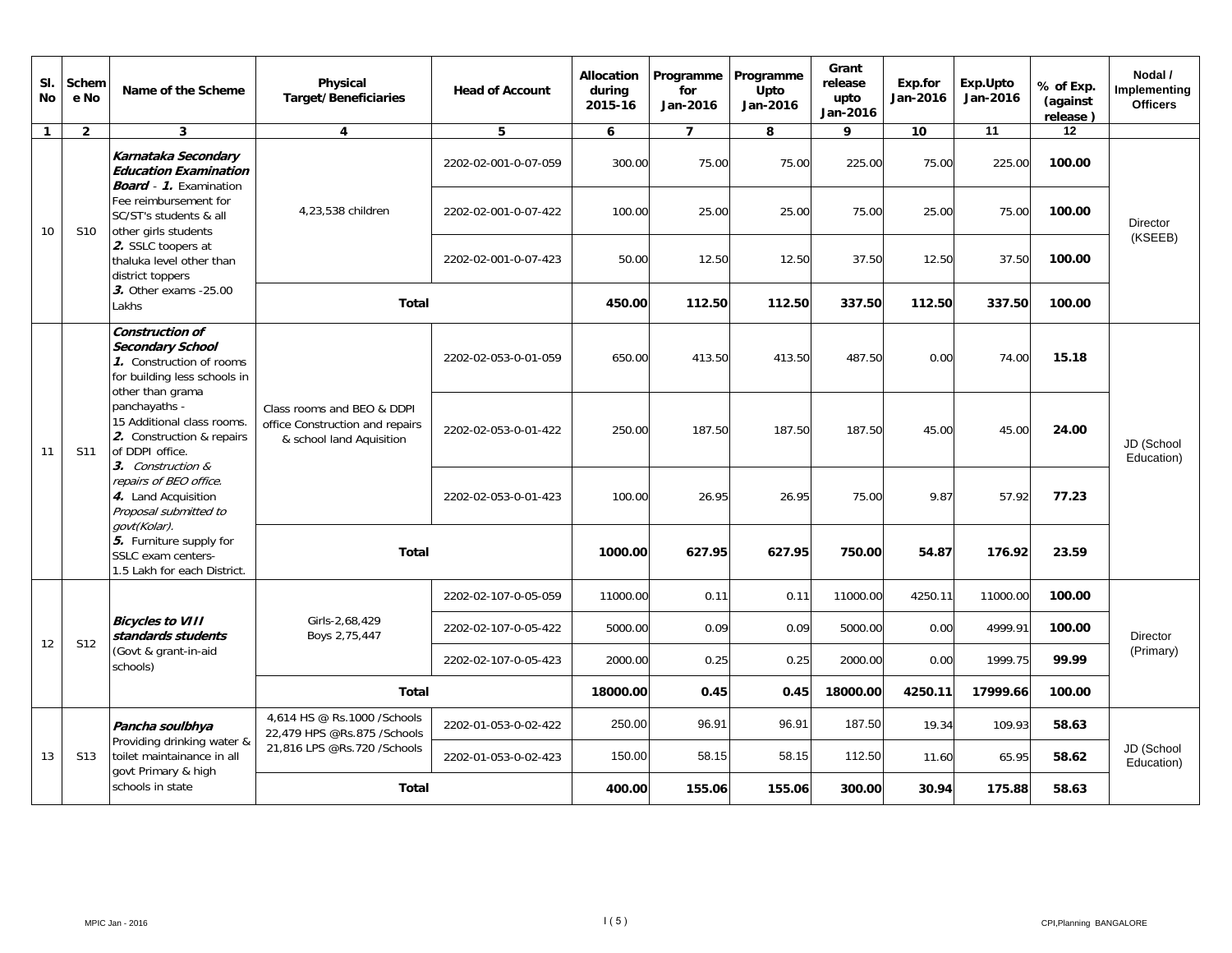| SI.<br>No    | Schem<br>e No   | Name of the Scheme                                                                                                                                                                                                                                 | Physical<br><b>Target/Beneficiaries</b>                                                                                                     | <b>Head of Account</b> | Allocation<br>during<br>2015-16 | Programme<br>for<br>Jan-2016                                                                                                                                                                                                                                                                                                                                                                                     | Programme<br>Upto<br>Jan-2016 | Grant<br>release<br>upto<br>Jan-2016 | Exp.for<br>Jan-2016 | Exp.Upto<br>Jan-2016 | % of Exp.<br>(against<br>release)                                                                                                                                    | Nodal /<br>Implementing<br><b>Officers</b> |
|--------------|-----------------|----------------------------------------------------------------------------------------------------------------------------------------------------------------------------------------------------------------------------------------------------|---------------------------------------------------------------------------------------------------------------------------------------------|------------------------|---------------------------------|------------------------------------------------------------------------------------------------------------------------------------------------------------------------------------------------------------------------------------------------------------------------------------------------------------------------------------------------------------------------------------------------------------------|-------------------------------|--------------------------------------|---------------------|----------------------|----------------------------------------------------------------------------------------------------------------------------------------------------------------------|--------------------------------------------|
| $\mathbf{1}$ | $\overline{2}$  | 3                                                                                                                                                                                                                                                  | $\overline{4}$                                                                                                                              | 5                      | 6                               |                                                                                                                                                                                                                                                                                                                                                                                                                  |                               |                                      |                     |                      |                                                                                                                                                                      |                                            |
|              |                 | <b>Reimbursement of non</b><br>govt fees of SC/ST<br>students studying in<br>Govt. high schools                                                                                                                                                    | SC Boys-1,35,539<br>SC girls-1,27,228<br>ST boys 62,298<br>ST girls 57,839                                                                  | 2202-02-107-0-03-422   | 300.00                          | 225.00                                                                                                                                                                                                                                                                                                                                                                                                           | 225.00                        | 225.00                               | 0.00                | 0.00                 | 0.00                                                                                                                                                                 |                                            |
| 14           | S14             | [Note Book]<br>Free note books for<br>SC/ST students studying                                                                                                                                                                                      | Total 3,82,904 Students* 6<br>books for each students<br>17.00 Rs /Book                                                                     | 2202-02-107-0-03-423   | 100.00                          | 75.00                                                                                                                                                                                                                                                                                                                                                                                                            | 75.00                         | 75.00                                | 0.00                | 0.00                 | 0.00                                                                                                                                                                 | Director<br>(Primary)                      |
|              |                 | in govt schools 8 to 10<br>standards.<br>Work Orders given to<br>MPM on 24.09.2015                                                                                                                                                                 | Total                                                                                                                                       |                        | 400.00                          | 300.00                                                                                                                                                                                                                                                                                                                                                                                                           | 300.00                        | 300.00                               |                     | 0.00                 | 0.00                                                                                                                                                                 |                                            |
| 15           | S <sub>15</sub> | <b>Bharat Seva Dal</b><br>Salary for Bharat Seva<br>Dal Institution                                                                                                                                                                                | Seva Dal Development Activities                                                                                                             | 2202-80-800-0-30-101   | 25.00                           | 0.00                                                                                                                                                                                                                                                                                                                                                                                                             | 0.00                          | 18.75                                |                     | 18.75                | 100.00                                                                                                                                                               | Director<br>(Secondary)                    |
|              |                 |                                                                                                                                                                                                                                                    |                                                                                                                                             | 4202-01-202-1-04-386   | 500.00                          | 0.00                                                                                                                                                                                                                                                                                                                                                                                                             | 0.00                          | 375.00                               |                     | 375.00               | 100.00                                                                                                                                                               |                                            |
| 16           |                 | Sainik School Koodige<br>School construction salary                                                                                                                                                                                                | Civil works                                                                                                                                 | 2202-02-107-5-00-059   | 56.00                           | 0.00                                                                                                                                                                                                                                                                                                                                                                                                             | 0.00                          | 42.00                                | 0.00                | 42.00                | 12<br>100.00<br>21.75<br>100.00<br>100.00<br>12.00<br>100.00<br>100.00<br>100.00<br>49.50<br>21.75<br>100.00<br>100.00<br>4.50<br>100.00<br>100.00<br>18.04<br>72.16 |                                            |
|              | <b>S16</b>      | for non teaching staff,<br>students scholarship                                                                                                                                                                                                    | 647 Students<br>Admin cost                                                                                                                  | 2202-02-107-5-00-422   | 29.00                           | 9<br>11<br>$\overline{7}$<br>8<br>10<br>0.00<br>0.00<br>0.00<br>0.00<br>0.00<br>21.75<br>0.00<br>0.00<br>12.00<br>0.00<br>0.00<br>0.00<br>0.00<br>450.75<br>0.00<br>450.75<br>0.00<br>225.00<br>0.00<br>225.00<br>0.00<br>0.00<br>0.00<br>0.00<br>49.50<br>0.00<br>0.00<br>21.75<br>0.00<br>0.00<br>0.00<br>4.50<br>0.00<br>300.75<br>0.00<br>0.00<br>300.75<br>0.00<br>187.50<br>0.00<br>0.00<br>187.50<br>0.00 | Director<br>(Secondary)       |                                      |                     |                      |                                                                                                                                                                      |                                            |
|              |                 | [Recurring and Non<br>Recurring Expenditure]                                                                                                                                                                                                       |                                                                                                                                             | 2202-02-107-5-00-423   | 16.00                           |                                                                                                                                                                                                                                                                                                                                                                                                                  |                               |                                      |                     |                      |                                                                                                                                                                      |                                            |
|              |                 |                                                                                                                                                                                                                                                    | Sainik School Koodige                                                                                                                       |                        | 601.00                          |                                                                                                                                                                                                                                                                                                                                                                                                                  |                               |                                      |                     |                      |                                                                                                                                                                      |                                            |
|              |                 |                                                                                                                                                                                                                                                    |                                                                                                                                             | 4202-01-202-1-06-386   | 300.00                          |                                                                                                                                                                                                                                                                                                                                                                                                                  |                               |                                      |                     |                      |                                                                                                                                                                      | Director<br>(Secondary)                    |
|              |                 | <b>Bijapur Sainik School</b>                                                                                                                                                                                                                       |                                                                                                                                             | 2202-02-107-3-00-117   | 66.00                           |                                                                                                                                                                                                                                                                                                                                                                                                                  |                               |                                      |                     |                      |                                                                                                                                                                      |                                            |
| 17           | S <sub>17</sub> | Construction of inner &                                                                                                                                                                                                                            | Civil Works [Indoor and<br>Outdoor Stadium]                                                                                                 | 2202-02-107-3-00-422   | 29.00                           |                                                                                                                                                                                                                                                                                                                                                                                                                  |                               |                                      |                     |                      |                                                                                                                                                                      |                                            |
|              |                 | outer stadium                                                                                                                                                                                                                                      |                                                                                                                                             | 2202-02-107-3-00-423   | 6.00                            |                                                                                                                                                                                                                                                                                                                                                                                                                  |                               |                                      |                     |                      |                                                                                                                                                                      |                                            |
|              |                 |                                                                                                                                                                                                                                                    |                                                                                                                                             | Total                  | 401.00                          |                                                                                                                                                                                                                                                                                                                                                                                                                  |                               |                                      |                     |                      |                                                                                                                                                                      |                                            |
| 18           | S <sub>18</sub> | Kttur Rani Chennmma<br><b>School</b><br>Construction of prayer<br>room, horse stable room,<br>Purchase of horse, inner<br>stadium, students hostel<br>rooms, solar<br>lights, building repairs,<br>purchase of pump set<br>borewell & water filter | Civil Works [Construction,<br>Reparis and Interior decoration]                                                                              | 2202-02-110-3-03-101   | 250.00                          |                                                                                                                                                                                                                                                                                                                                                                                                                  |                               |                                      |                     |                      |                                                                                                                                                                      | Director<br>(Secondary)                    |
| 19           | S19             | etc<br>Implementation of<br><b>Recommendations of</b><br>Vaidyanathan<br>Committee                                                                                                                                                                 | Salary of Physical education<br>teachers and Implementation of<br>primary & high school physical<br>education programmes<br>implementation. | 2202-02-109-0-20-059   | 25.00                           | 10.88                                                                                                                                                                                                                                                                                                                                                                                                            | 10.88                         | 25.00                                | 3.92                |                      |                                                                                                                                                                      | Director<br>(Secondary)                    |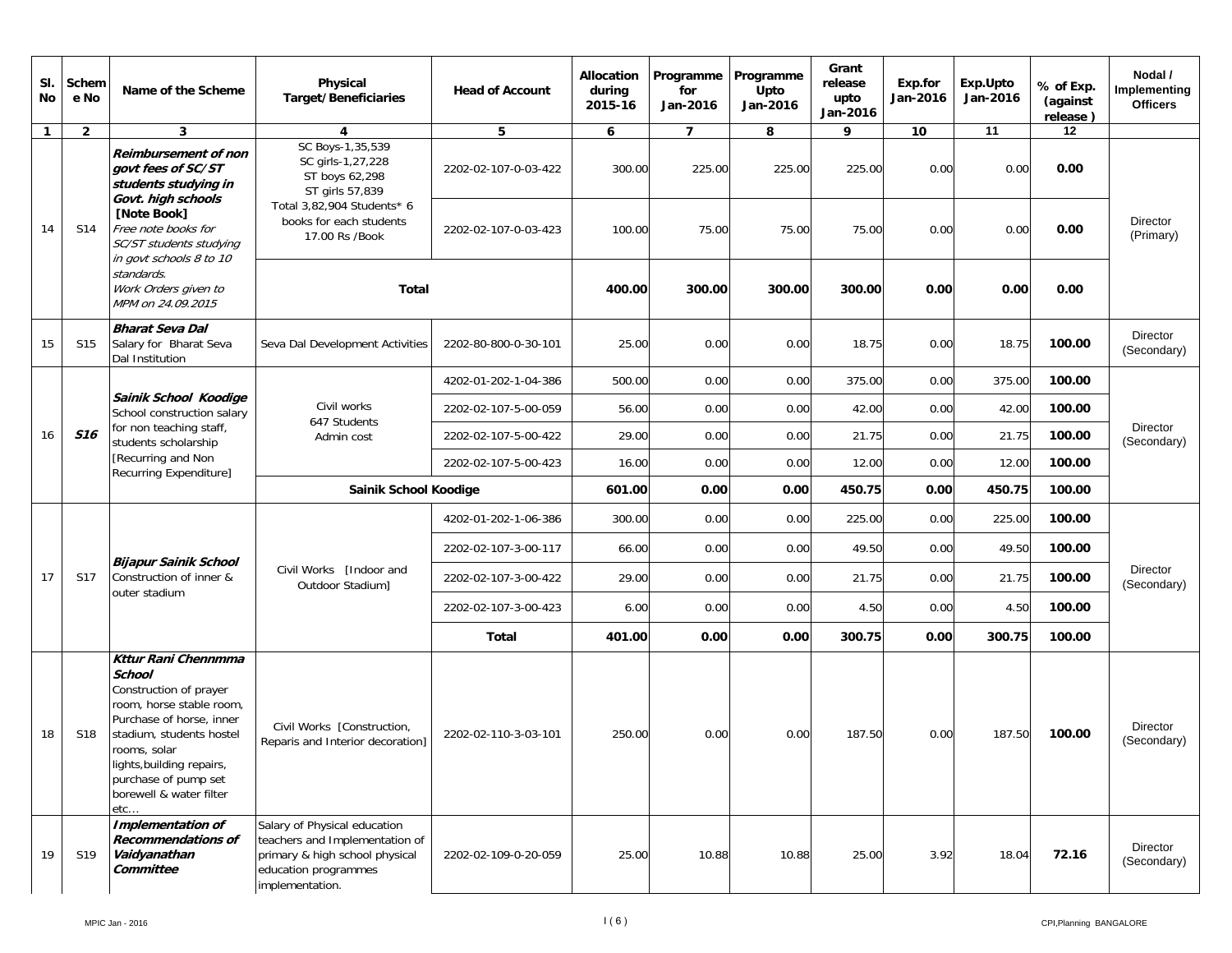| SI.<br><b>No</b> | Schem<br>e No   | Name of the Scheme                                                                                                                             | <b>Physical</b><br><b>Target/Beneficiaries</b>                             | <b>Head of Account</b>                      | <b>Allocation</b><br>during<br>2015-16 | Programme<br>for<br>Jan-2016 | Programme<br>Upto<br>Jan-2016 | Grant<br>release<br>upto<br>Jan-2016 | Exp.for<br>Jan-2016 | Exp.Upto<br>Jan-2016 | % of Exp.<br>(against<br>release) | Nodal /<br>Implementing<br><b>Officers</b> |
|------------------|-----------------|------------------------------------------------------------------------------------------------------------------------------------------------|----------------------------------------------------------------------------|---------------------------------------------|----------------------------------------|------------------------------|-------------------------------|--------------------------------------|---------------------|----------------------|-----------------------------------|--------------------------------------------|
| $\mathbf{1}$     | $\overline{2}$  | 3                                                                                                                                              | $\overline{4}$                                                             | 5                                           | 6                                      | $\overline{7}$               | 8                             | 9                                    | 10                  | 11                   | 12                                |                                            |
| 20               | <b>S20</b>      | <b>Teachers Quarters</b><br><b>Construction of Teachers</b><br>Quarters in 114 back ward<br>thalukas<br>(Revise estimate<br>submitted to govt) | 9 Teachers Quarters<br>[On the Basis of PWD<br>S R Ratesl                  | 4202-01-201-1-03-133                        | 800.00                                 | 400.00                       | 400.00                        | 400.00                               | 0.00                | 0.00                 | 0.00                              | JD (School<br>Education)                   |
|                  |                 | Grant-in-Aid in                                                                                                                                |                                                                            | 2202-80-800-0-35-101                        | 2980.00                                | 0.00                         | 0.00                          | 0.00                                 | 0.00                | 0.00                 | 0.00                              |                                            |
| 21               | S21             | education                                                                                                                                      | Providing grants for newly<br>opened school in 2015-16                     | 2202-80-800-0-35-422                        | 1000.00                                | 0.00                         | 0.00                          | 0.00                                 | 0.00                | 0.00                 | 0.00                              | Director<br>(Primary &                     |
|                  |                 | For 2015-16 financial<br>vear                                                                                                                  |                                                                            | 2202-80-800-0-35-423                        | 20.00                                  | 0.00                         | 0.00                          | 0.00                                 | 0.00                | 0.00                 | 0.00                              | Secondary)                                 |
|                  |                 |                                                                                                                                                | <b>Total</b>                                                               |                                             | 4000.00                                | 0.00                         | 0.00                          | 0.00                                 | 0.00                | 0.00                 | 0.00                              |                                            |
|                  |                 | Rashtriya madhyamika                                                                                                                           | Salary<br>School grants for 5103 schools<br>Kala utsav                     | 2202-02-109-0-21-002,<br>011, 014, 021, 059 | 15228.00                               | 192.65                       | 192.65                        | 5337.93                              | 41.18               | 5186.46              | 97.16                             |                                            |
|                  |                 | shikshan Abhiyan<br>programmes (RMSA)                                                                                                          | Karate training for girls-4718                                             | 2202-02-109-0-21-422                        | 7952.00                                | 0.00                         | 0.00                          | 4612.16                              | 0.00                | 4612.16              | 100.00                            |                                            |
|                  |                 | Salary for teaching & non<br>teaching staff, basic<br>amenities for madary high<br>schools, KGBV hostel                                        | Inclusive education (IEDSS)-<br>10156 students                             | 2202-02-109-0-21-423                        | 2654.00                                | 0.00                         | 0.00                          | 1539.32                              | 0.00                | 1539.32              | 100.00                            |                                            |
| 22               | S22             |                                                                                                                                                | <b>KGBV (Hostel Maintainance</b><br>2981 girls                             | 4202-01-202-1-07-386                        | 17550.00                               | 0.00                         | 0.00                          | 14566.50                             | 0.00                | 14566.50             | 100.00                            | <b>SPD</b><br>(RMSA)                       |
|                  |                 | rooms for girls &                                                                                                                              | Vocational education in 250<br>comp PU colleges                            | 4202-01-202-1-07-422                        | 450.00                                 | 0.00                         | 0.00                          | 261.00                               | 0.00                | 261.00               | 100.00                            |                                            |
|                  |                 | Recurring & Non recurring<br>Expenditure                                                                                                       |                                                                            | 4202-01-202-1-07-423                        | 300.00                                 | 0.00                         | 0.00                          | 174.00                               | 0.00                | 174.00               | 100.00                            |                                            |
|                  |                 |                                                                                                                                                | <b>Total</b>                                                               |                                             | 44134.00                               | 192.65                       | 192.65                        | 26490.91                             | 41.18               | 26339.44             | 99.43                             |                                            |
|                  |                 | <b>Bharat Scouts and</b><br><b>Girls Guides</b>                                                                                                |                                                                            | 2204-00-103-0-11-101                        | 200.00                                 | 0.00                         | 0.00                          | 150.00                               | 0.00                | 150.00               | 100.00                            |                                            |
| 23               | S <sub>23</sub> | Grant-in-aid Programmes                                                                                                                        | <b>Bharat Scouts and Guides</b><br>Activities - Grant in aid               | 2204-00-103-0-12-101                        | 100.00                                 | 0.00                         | 0.00                          | 75.00                                | 0.00                | 75.00                | 100.00                            | Director<br>(Secondary)                    |
|                  |                 | & training of Scouts &<br><b>Girls Guides</b>                                                                                                  |                                                                            | <b>Total</b>                                | 300.00                                 | 0.00                         | 0.00                          | 225.00                               | 0.00                | 225.00               | 100.00                            |                                            |
|                  |                 | <b>Opening of Schools for</b><br>girls KKGBV Model<br>Maintainance of 86 KKGBV                                                                 | Construction of 05 New Hostels<br>+ Maintenence of 86 KKGBV<br>[Recurring] | 2202-02-109-0-15-133<br>2200.00             | 750.00                                 | 750.00                       | 2250.00                       | 0.00                                 | 1500.00             | 66.67                | JD (School                        |                                            |
| 24               | S <sub>24</sub> | started in 2010-2011 to<br>2015-16                                                                                                             | Construction of 05 New Hostels<br><b>INon Recurringl</b>                   | 2202-02-109-0-15-133                        | 800.00                                 | 0.00                         | 0.00                          | 0.00                                 | 0.00                | 0.00                 | 0.00                              | Education)                                 |
|                  |                 | Construction of 05 KkGBV<br>in 2015-16                                                                                                         | <b>Total</b>                                                               |                                             | 3000.00                                | 750.00                       | 750.00                        | 2250.00                              | 0.00                | 1500.00              | 66.67                             |                                            |
| 25               | S <sub>25</sub> | Compound wall and<br><b>Play Ground</b><br>Construction of compound<br>for govt primery & high<br>schools                                      | Compound wall for Government<br>High School                                | 4202-01-201-1-04--059                       | 150.00                                 | 75.00                        | 75.00                         | 75.00                                | 0.00                | 0.00                 | 0.00                              | JD (School<br>Education)                   |